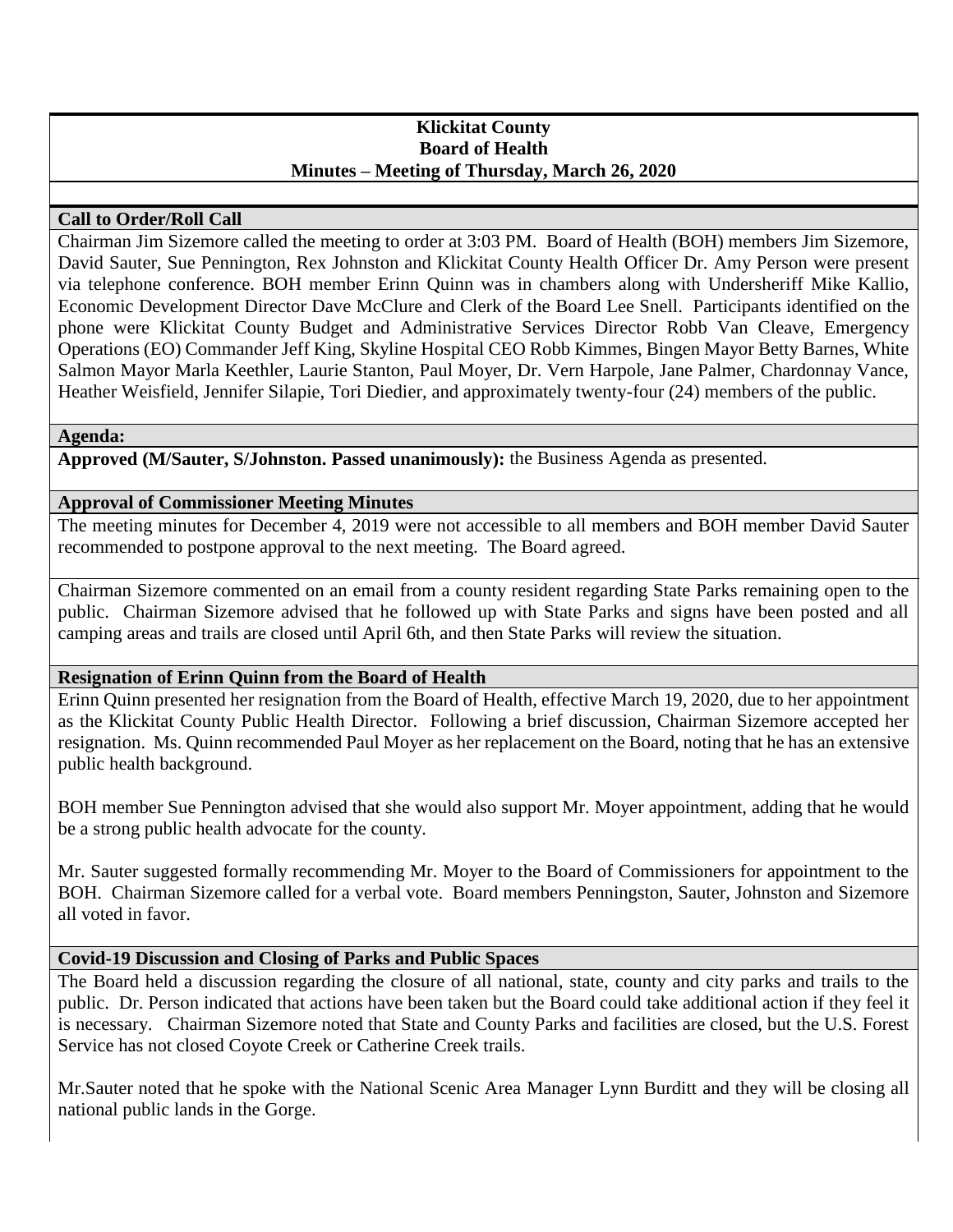Dr. Person suggested that actions have been taken, indicating the Board could add additional language if they feel it is necessary. Chairman Sizemore suggested revisiting the matter after April 6th. Mr. Sauter stated he would support that suggestion, Ms. Pennington and Mr. Johnston agreed.

### **Staffing and Current Work Strategies:**

Director Quinn provided a brief overview of staffing within the Public Health Department, noting that six (6) employees have been identified as high risk and they are working from home.

Environmental Health has suspended services for the time being, except for water testing, there are four (4) public health nurses that are working on investigations and identifying patient contacts and following up with them and asking them to quarantine themselves. Director Quinn noted that there have been some issues with what staying homes means and she is working on getting more messaging out to the public. Director Quinn stated that we know the virus is in our communities and we are working to minimize the spread. Mr. Sauter stated that he is supportive of releasing more information to the public even if it's bad news.

Director Quinn noted that staff are working on updating the Public Health Department website to get more information out to the public.

Budget and Administrative Services Director Robb Van Cleave asked Director Quinn to call him after the meeting to discuss Public Health Department staffing.

#### **Public Comments: :**

Laurie Stanton of White Salmon asked Director Quinn what kind of support she needed to get the message out to the public. Director Quinn indicated that she has only been on the job for three and a half days and she would have a better idea next week. Ms. Stanton asked where the public can get data related to the infection curve.

Skyline Hospital CEO Robb Kimmes stated that County hospitals are reporting numbers to the State Department of Health daily and the public can find the numbers of hospitalizations on the state website.

Director Quinn reported that there have been no hospitalizations in the County. Mr. Kimmes advised that so far there has been one patient that needed hospitalization that was transferred to a larger hospital.

Mr. Kimmes reported that Skyline has 32 beds and Klickitat Valley Health has 43 beds available for Covid-19 patients. Both hospitals also have ventilators available when needed. Mr. Kimmes noted that Skyline staffing levels are good but they have prepared in the event should staff become ill and need to be quarantined and have hired temporary staff to fill in when and if needed.

Dr. Vern Harpole from Lyle congratulated Director Quinn on her appointment as the Director of the Public Health Department. Discussion followed regarding the need to put out a press release regarding her appointment.

Medical provider Jennifer Silapie asked what was the best way to get updates. Director Quinn advised her to call the Public Health Department and speak with Clinic Manager Kristi Ridgeway and she would help navigate her through the state website. Further discussion followed regarding testing for the virus.

Mr. Kimmes advised that both Klickitat Valley Health and Skyline have test swab kits and if Ms. Silapie has patients that meet the criteria to be tested, Skyline would test them.